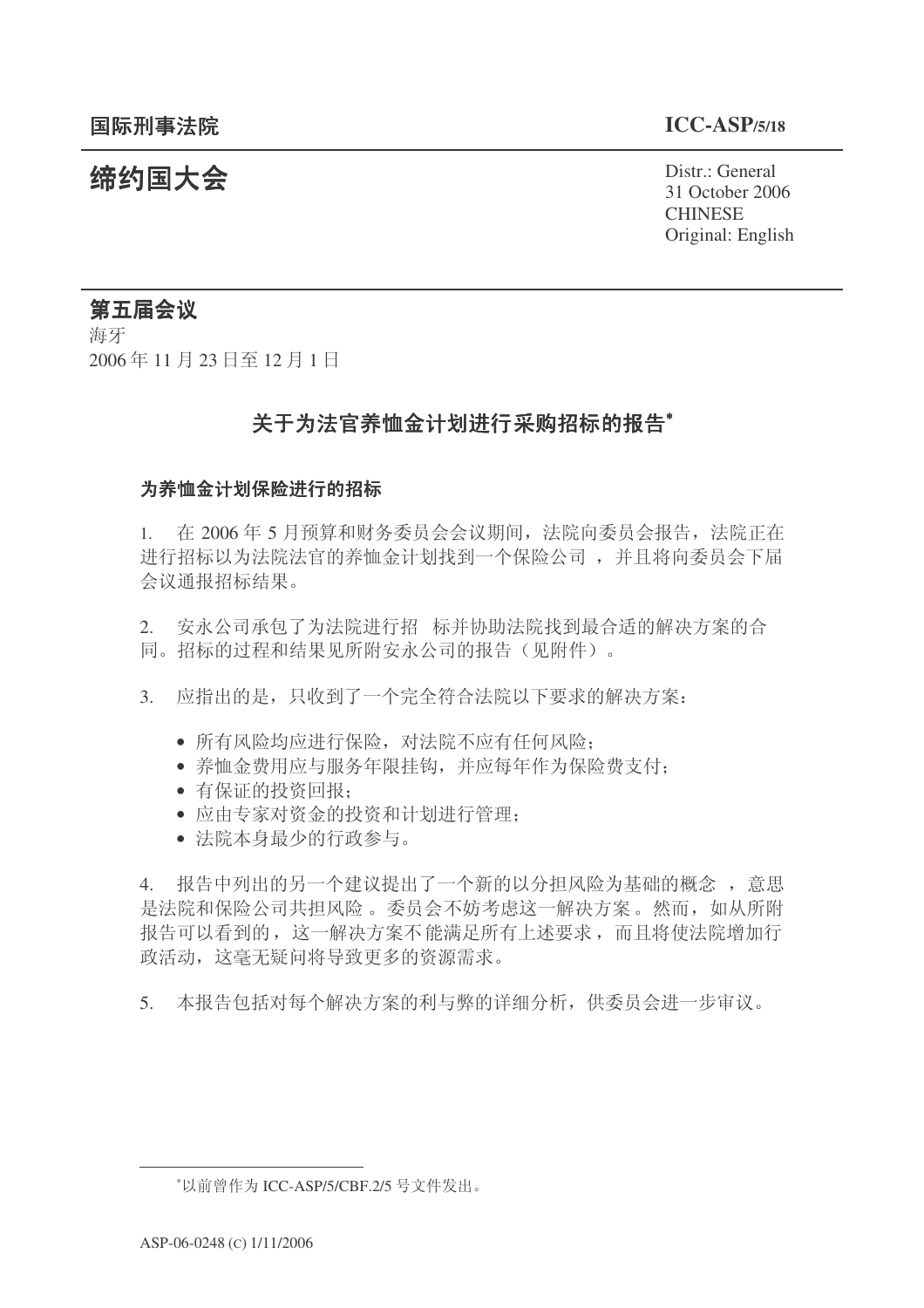#### ᇚݏᘸ䞥∈ᑇ䰤ࠊ᳔㒜㭾䝀∈ᑇⱘ **12.5% 16.5%**

6. 在其报告 (ICC-ASP/5/1 号文件) 的第 65 段中, 委员会要求书记官长提交 一份报告, 包括当前养恤金计划与将养恤金水平限制在最终薪酬的 12.5% 或 16.5% 的水平的备选方案之间的比较。这一比较见下面的表 1。

|                                   | 年薪      | 年养恤金<br>数额 | 每年法院为每名<br>法官支付的养恤<br>金、死亡和残疾<br>福利的平均估计<br>费用 | 每年法院为18名<br>法官的养恤金、<br>死亡和残疾福利<br>支付的平均估计<br>费用 |
|-----------------------------------|---------|------------|------------------------------------------------|-------------------------------------------------|
| 备选方案 1: 当<br>前计划的养恤金<br>数额        | 180,000 | 90,000     | $155,560^{\text{1}}$                           | 2,800,000                                       |
| 备选方案 2: 养<br>恤金为最终薪酬<br>水平的 12.5% | 180,000 | 22,500     | 38,890                                         | 700,000                                         |
| 备选方案 3: 养<br>恤金为最终薪酬<br>水平的 16.5% | 180,000 | 29,700     | 51,333                                         | 924,000                                         |

7. 法院希望提请委员会注意缔约国大会做出的决定,即决院的法官应享有类 似于国际法院的法官所享受的养恤金福利2。根据国际法院养恤金计划,一名法 官的退休养恤金应确定为相当于其年薪的一半。因此, 将法院法官的养恤金水 平降至其年薪的 12.5% 或 16.5% 将不符合国际法院的养恤金计划。

### 直接将养恤金缴款付给法官的备选方案

8. 委员会还要求书记官长在其报告中说明是否有可能允许法官将养恤金缴款 直接投入自己选择的基金。安永公司的报告谈及了法官选择在他/她任期结束时 领取他/她的整笔养恤金的可能性。然而, 这一备选方案并不会使法院节约资 金, 因为在法官离职前要将保险费全额交给保险公司。

9. 法院审议了将养恤金缴款在 法官任职期间直接付给法官的备选方案, 如委 员会在上述报告中第65 段所建议的。从其定义及其性质而言, 退休养恤金的目 的是向符合与退休年龄和服务年限相关的必要资格标准的法官 提供离职后的福 利3。其根据的前提是,养恤金作为替代性收入以保持某种生活水准。法院认为

 $^{-1}$  根据 2005年11月25日安永公司报告中对保险费的估算。

<sup>2</sup> 法院第一个财政期间的预算, 国际刑事法院罗马规约缔约国大会正式记录, 第一届会  $\ddot{x}$ , 2002 年 9 月 3 日至 10 日, 纽约 (联合国出版物), ICC-ASP/1/3 号文件, 第 III 部 分, 附件 VI, 第5段。

 $^3$  这种福利支付给任满九年的法官, 没有任满九年的法官按比例减少。见 ICC-ASP/3/Res.3 号决议附件, 附录 2, 第1条。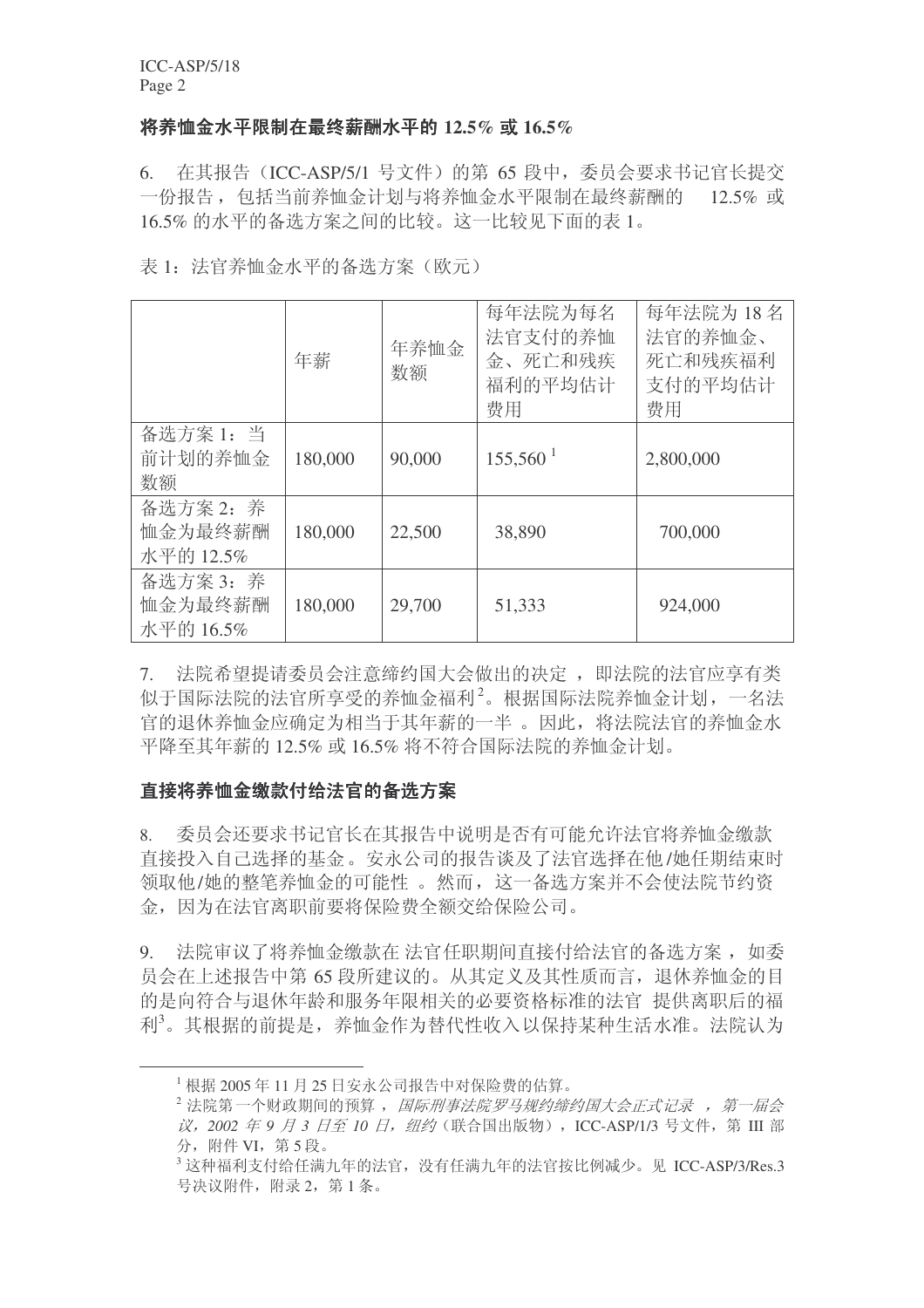这一解决方案只会将风险和行政费用转移到法院,而不是保险公司。因此, 法 院预见到一些矛盾之处和困难, 其中一些是:

- a) 法官将同时从法院既领取年薪又领取养恤金缴款:
- b) 法官只有在任满三年后才有权领取养恤金, 而养恤金的累积从任职之 日起开始。从一开始支付缴款意味着该法官将领取他/她尚未挣到的款 额。另一方面, 如果付款推迟到三年任期结束时, 法院可能要为已累 积但未支付的数额设立和运作一项特别基金:
- c) 法院没有为法官的残疾或死亡保险;
- d) 在没有保险公司的情况下, 法院将要负责计算法官养恤金的累积数 额, 依据市场变化和法官个人情况的变化, 不仅每年而且要持续不断 地进行计算;
- e) 通过向保险公司支付年保险费, 保险公司保证对那些资金投资的最低 回报率,回报将返回给法院。如向法官直接支付这些数额,投资回报 的责任转移到了法官身上。
- 10. 综上所述, 允许法官直接将养恤金缴款投入自己选择的基金 会造成新的问 题, 而日看来并不是最好的解决方案。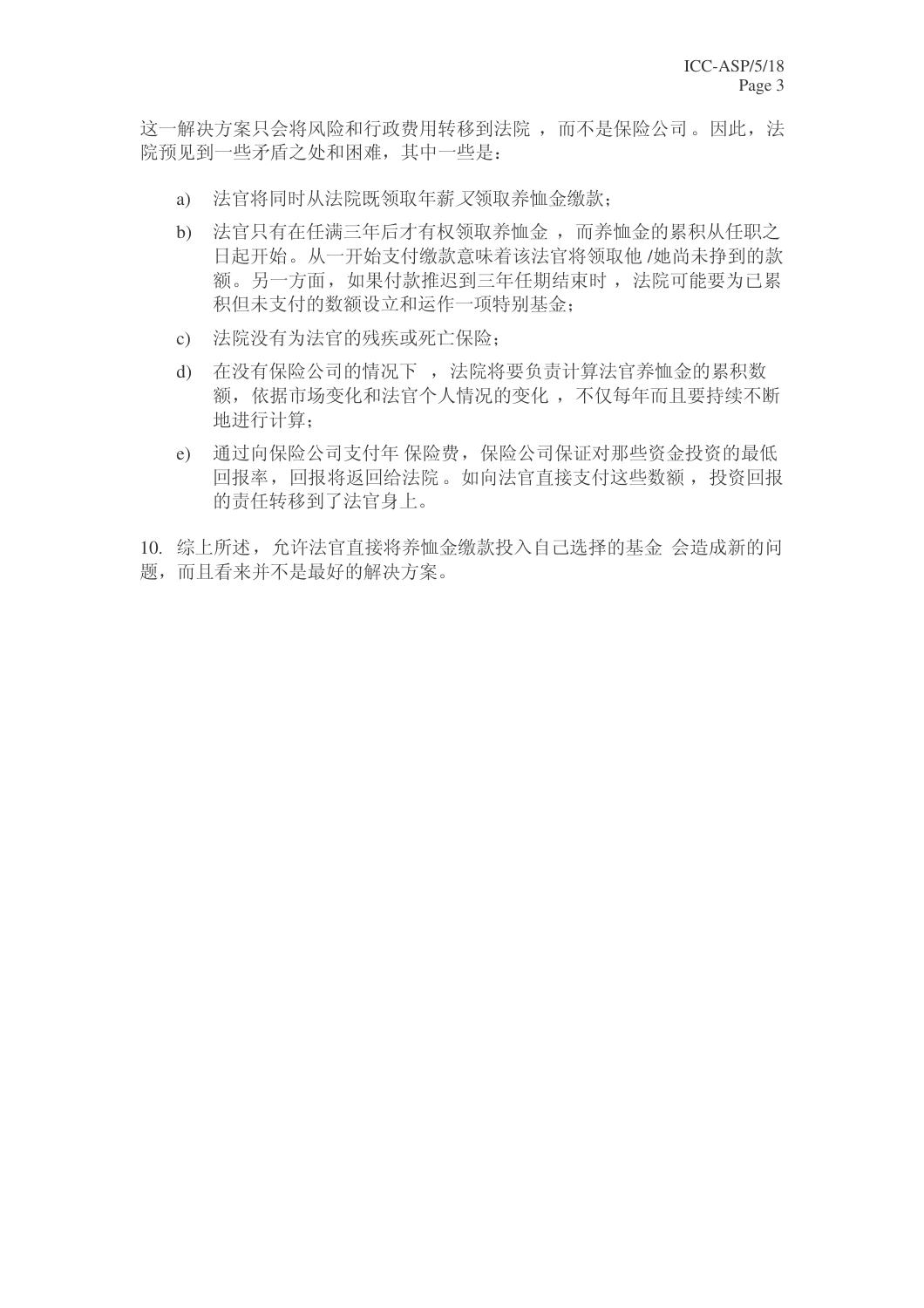附件

安永 Actuarissen BV 公司 (EYA) 提交给国际刑事法院 关于法院法官养恤金计划的报告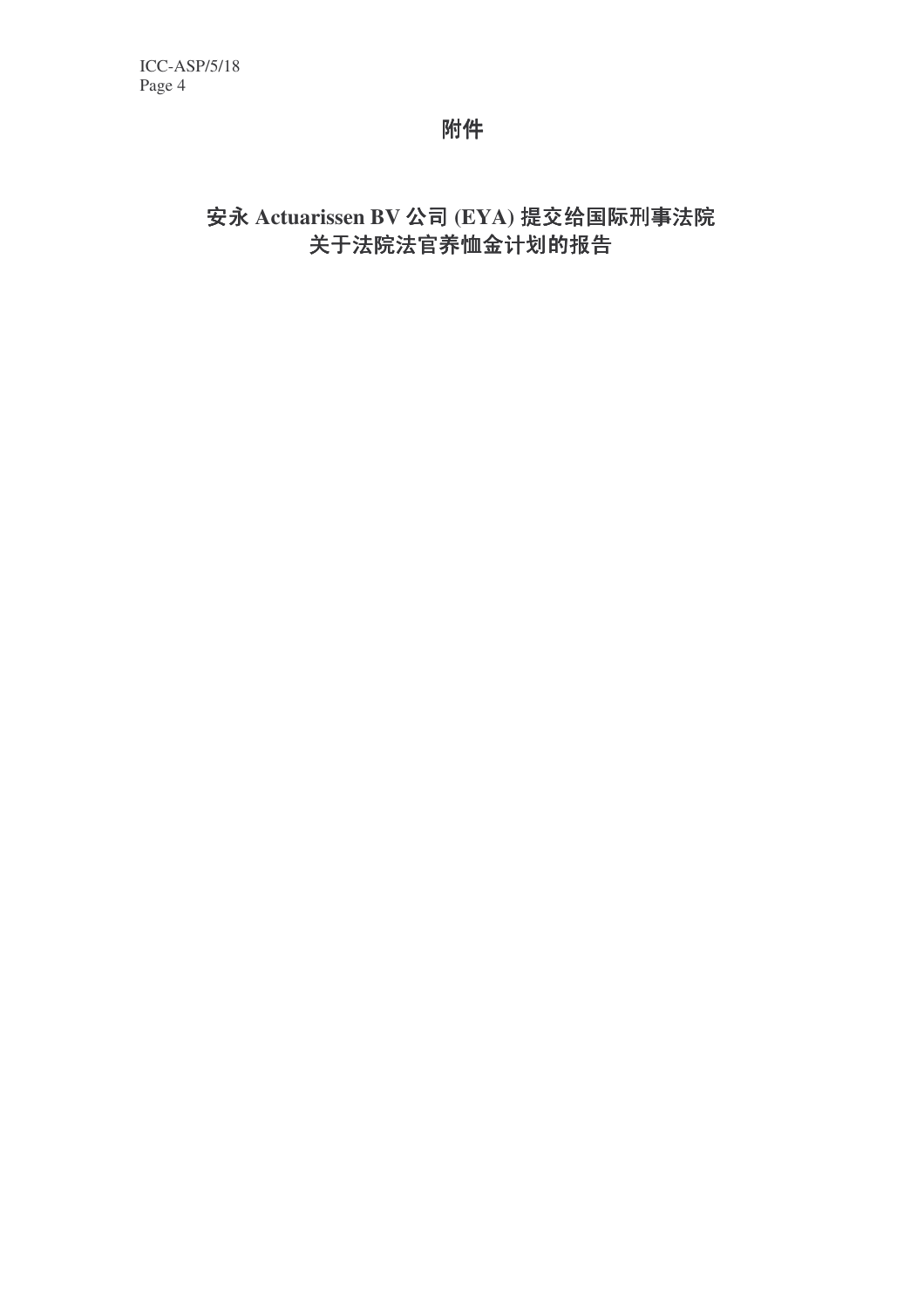# **目录**

页次 1 导言 6 2 过程 6  $2.1$  阶段 1 7  $2.1.1$  结果  $7$ 2.2 阶段 2 8  $2.2.1$  过程 8 3 提交的建议 8 3.1 安联公司 (Allianz) 建议概要 8 3.2 忠利公司 (Generali) 建议概要 9 3.3 乍ᓎ䆂ⱘ↨䕗 10  $3.3.1$  风险概念 10 3.3.2 费用 11 **4** 总结 13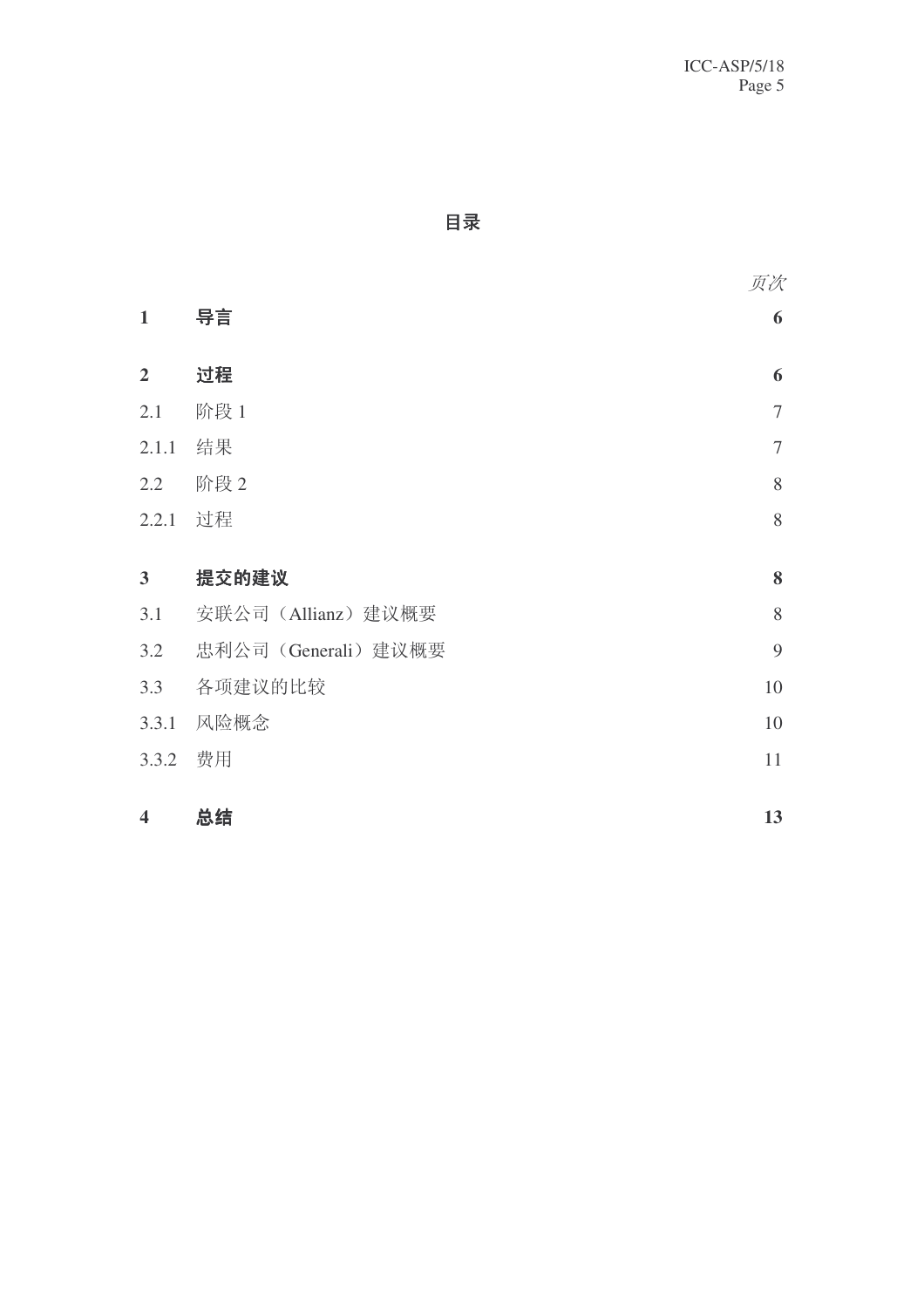### 1. 导言

国际刑事法院(下称"法院")执行两个养恤金计划,一项是雇员的,另 一项是法官的。雇员的计划由联合国合办工作人员养恤基金保险。目前法官的 计划尚未保险, 但通过一项自我管理的参加即付计划予以供资。

法院已确定与法官自我管理的、参加即付的养恤金计划相关的风险太大而 不能由法院本身承担。法院看到两种主要风险:

- 保险风险: 以及
- 投资风险。

法院的本意是将这些风险外包出去, 并且已要求安永 Actuarissen BV 公司 (EYA)协助选择可以为法院提供下列服务的公司。

#### 当前状况

#### 养恤金制度

- 参加即付的制度是法院实行的,而且没有外部的供资,养恤金是自我 管理的,而且所有风险均由法院承担。
- 法院以储备金支付根据估计费用大致估算出来的前几年的累计养恤金 的费用。

#### 人数

- 正常在任的有18名法官。
- 目前有三名非在任参加人。
- 法官每三年选举一次, 三年中有六名法官离任, 并有六名新法官当 选。

#### 期望的状况

- 法院期望有一个包揽一切的解决方案,这意味着同一个公司将处理:
- 养恤金计划风险(死亡、长寿和残疾)的保险;
- 所分配资金的投资(附有或没有投资保障): 以及
- 管理养恤金计划。

#### **2.** 䖛

法院已要求 EYA 公司进行一项详细的调查, 以确定保险经纪人以及国家和 国际保险公司是否愿意为法官的养恤金计划保险 (阶段 1)。根据这一调查的 结论, 将请有关各方为养恤金计划的管理、保险和投资提交建议(阶段2)。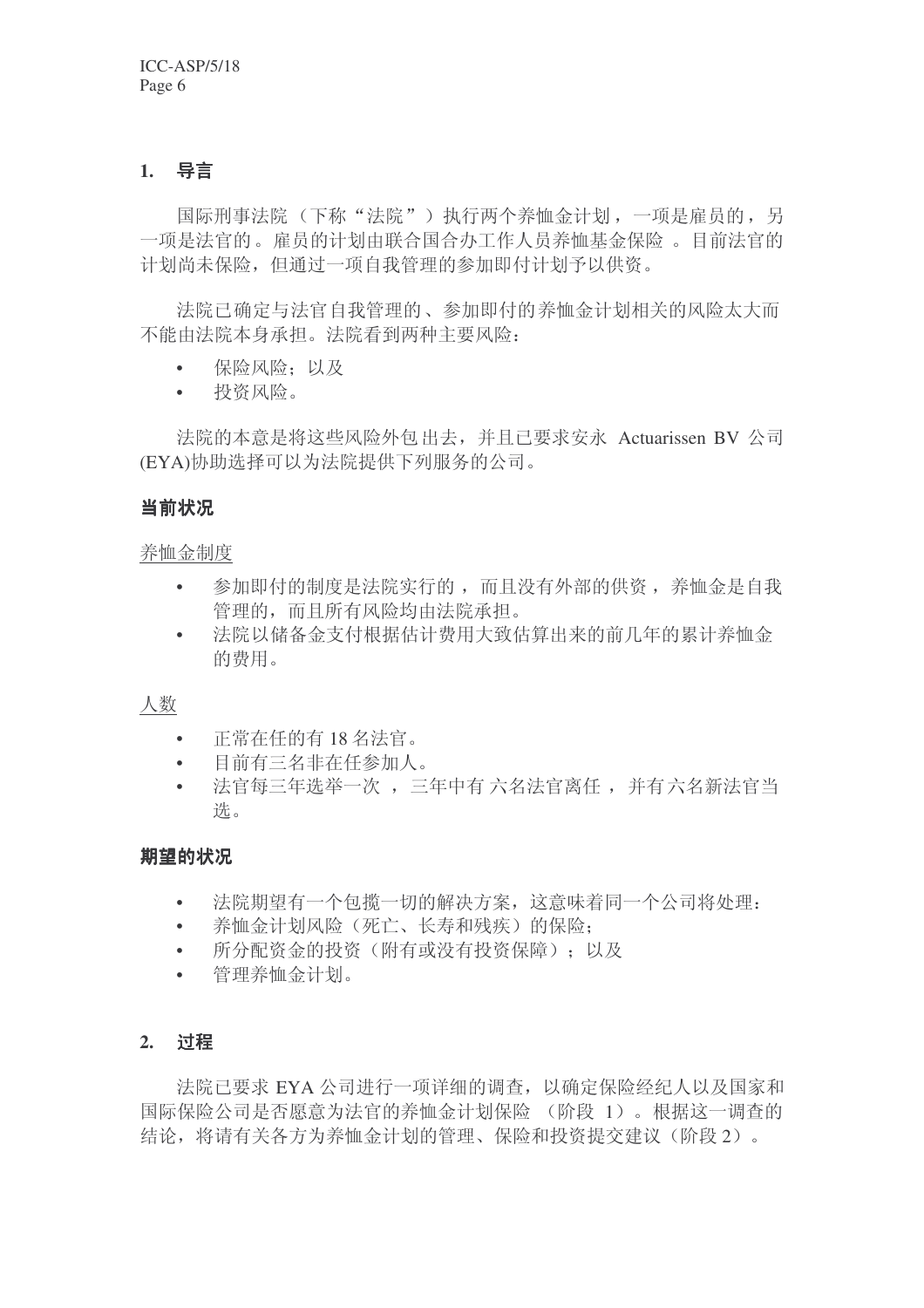### **2.1** 䰊↉ **1**

在这一阶段, 法院邀请了10 方来评估法院法官养恤金计划并说明他们是否 愿意和能够在所限定的时间范围内提出书面建议。被邀请的各方可以分为三 组: 经纪人、国家保险公司和国际保险公司。

邀请了下列各方:

国家保险公司:

- 荷兰金融保险集团 (AEGON NV)
- 三角劳埃德公司 (Aviva PLC)
- 荷兰国家养老金公司(ING 集团)

国际保险公司:

- 忠利公司
- 安联公司(AG)
- 信诚公司 (Prudential plc)
- 国卫集团 (Axa Group)

经纪人

- 怡安公司 $(AON)$
- 范·布雷达集团(Van Breda-Groep)
- 范·哈尔·阿恩斯图保险中介公司 (Van Hal Aanstoot, makelaars in Assurantiën˅

# 2.1.1 结果

# 国家保险公司

在阶段 1, 所有三个国家保险公司 均表示他们愿意为法院 的法官养恤金计 划提交建议。

# 国际保险公司

- 忠利公司和安联公司 均表示 他们愿意提交建议,而且两方均已这样 做。他们的建议将在本报告中予以说明:
- 国卫集团表示国际刑事法院养恤金计划将对其管理 产生太多压力, 因 此他们将不能够提交建议:
- 没有从信诚公司收到仟何答复。

# 经纪人

• 范·布雷达集团和怡安公司均表示他们可以帮助国际刑事法院找到一 方代表国际刑事法院法官养恤金计划进行保险、管理和投资。然而,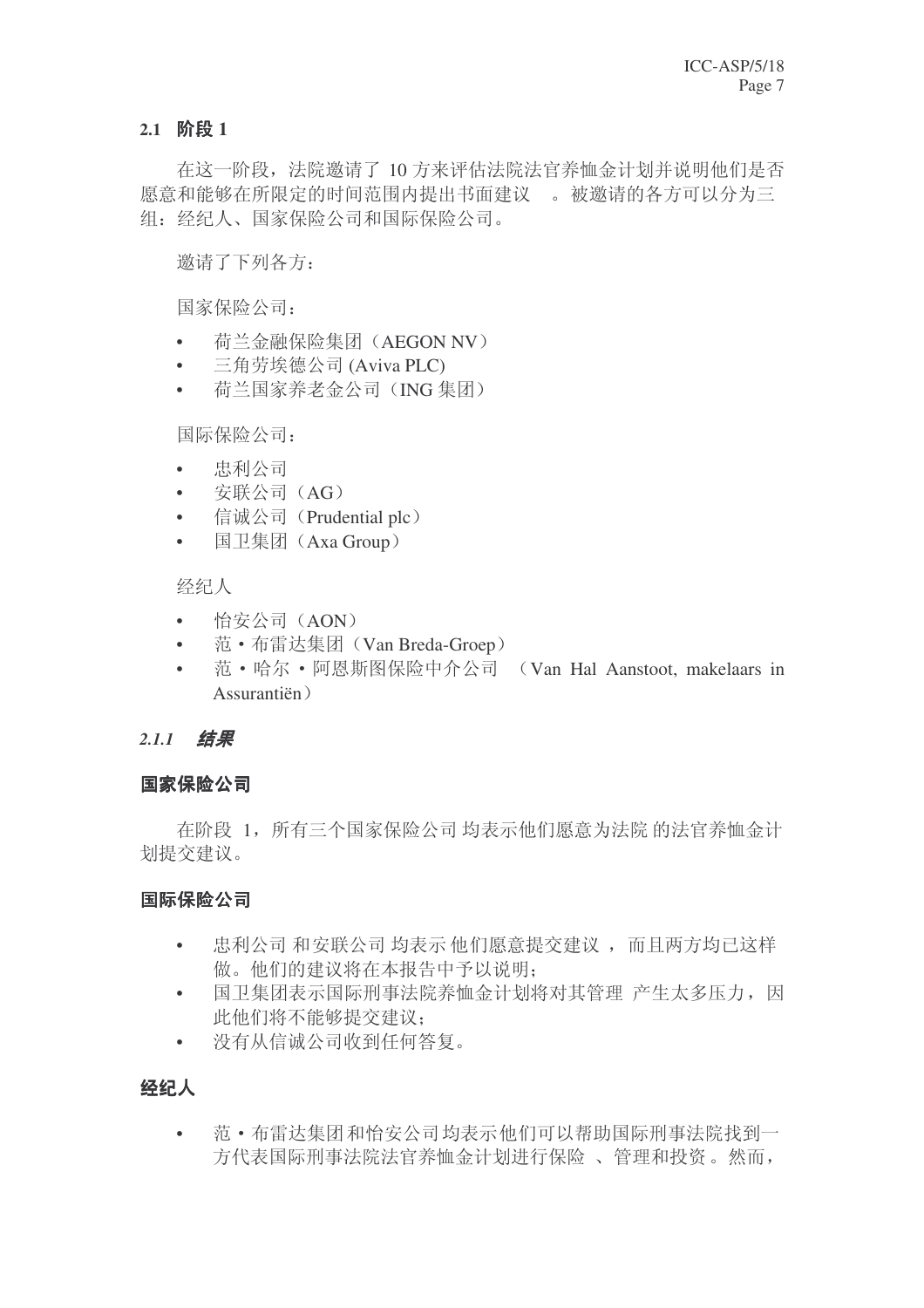双方都提出了与安永 Actuarissen BV 公司当前正在提供的完全一样的 服务, 因此未请他们提交建议:

• 范·哈尔·阿恩斯图公司表示他们不能提交建议。

#### **2.2** 䰊↉ **2**

在阶段 2, 已请表示能够提交建议的各方提出建议。

#### 2.2.1 过程

在阶段 2, 金融保险集团、三角劳埃德公司和荷兰国家养老金公司表示他 们最终还是不能提交建议。

- 1 三角劳埃德公司和荷兰国家养老金公司仔细地研究了要求提出建议的请求 并得出结论, 国际刑事法院养恤金计划的特殊管理特 征将对他们的管理造 成太大压力:
- 2 余融保险集团表示,给他们准备建议的时间较短,加上法院的特殊需要使 得他们不可能提出一项合理的建议:
- 3 在金融保险集团表示他们将不能提交建议之后,阿科米亚公司(Achmea) 被邀请提交建议。我们在 2006年8月 29 日收到了他们的建议。根据这一 建议, 阿科米亚公司不能够满足法院的要求。他们还努力将法官的养恤金 计划与他们荷兰式的管理相适应。养恤金计划的困难部分被漏掉 (例如与 配偶养恤金有关的最低限额以及不同的养恤金年龄)。 阿科米亚公司根本 没有回答我们要求中的所有问题。

为了找到使得 金融保险集团 和三角劳埃德公司 两方均 能够提供建议的方 式, 安永公司(EYA)与这两个公司进行了广泛的联系。然而, 这导致产生了 一个需要对法官养恤金计划进行大量修改的方案。 鉴于那并不是这一项目的意 图, 我们已经决定不再考虑这两个公司所提的建议。

安联公司和忠利公司均已提交了建议。

#### 3. 提交的建议

我们已经收到了两项适当的建议,一项来自安联公司,另一项来自忠利公 司, 所收到的建议 使用了以不同种类产品和共相风险为基础的不同方法, 因此 很难对这些建议进行比较。下面是每项建议基本内容的一个简 短概要, 还有对 两个公司在费用和风险方面的比较。

#### 3.1 安联公司建议概要

安联公司建议将法官养恤金计划作为传统的(荷兰的)养恤金计划进行保 险。

• 国际刑事法院每年支付养恤金 保险费, 安联公司保证支付与那些保险 费有关的所有投保养恤金;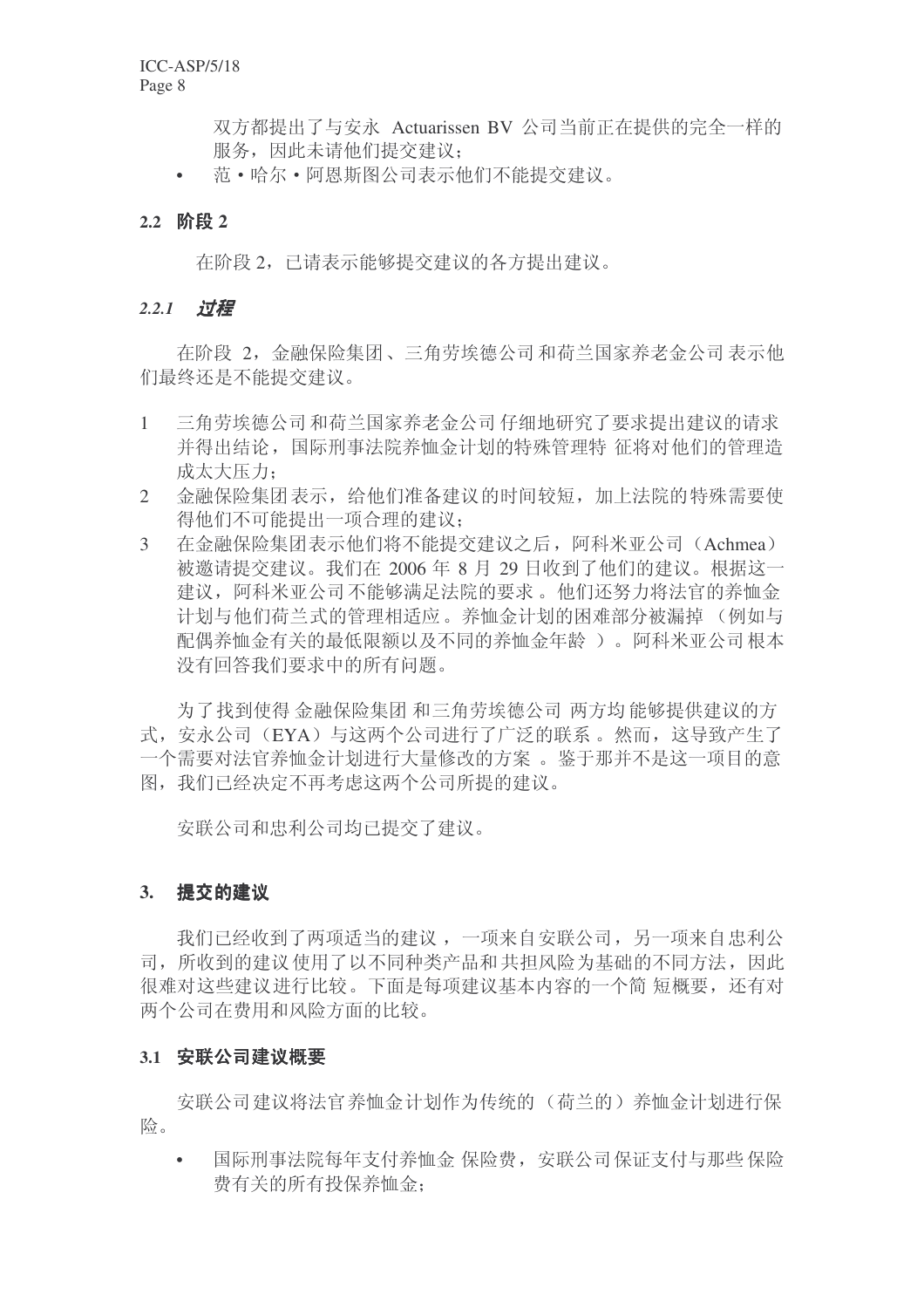- 如果投资的回报超过 3.3%, 超出部分将返回给国际刑事法院。
- 管理费为年保险费的 7%。
- 安联公司提出了一项新的解决方案。该公司在国际合同和固定福利产 品(如国际刑事法院养恤金计划)方面的经验有限。
- 安联公司表示, 他们愿意让法官个人决定对保证的放弃。因此, 法官 将'放弃'固定福利 (DB) 计划, 而'加入'固定缴款 (DC) 计 划。这一计划对法官个人的利是钱是可以带走的。弊则是所有潜在的 利润将给法官而不是法院,但法官将承担他/她自己的风险。



3.2 忠利公司建议概要

忠利公司提出的解决方案是他们将给法院提供两项主要保证:

- 1 在法官任职开始时, 忠利公司将根据市场条件及法官的年龄和性别, 确定购买固定数额的养恤金的最高费用。
- 2 所投资的资金将得到最低固定回报(目前为 2%)。这一回报可以每 年、两年或三年确定一次。
- 忠利公司提出了一项经证明的解决方案:
- 养恤金累积费用取决于投资回报:
- 短期风险(死亡和残疾)不予保险,这意味着忠利公司没有完全满足 征求建议时的条件:
- 所提解决方案有更大的灵活性但对法院来说又有更大的风险:
- 所提利息保证低于安联公司所提的利息保证。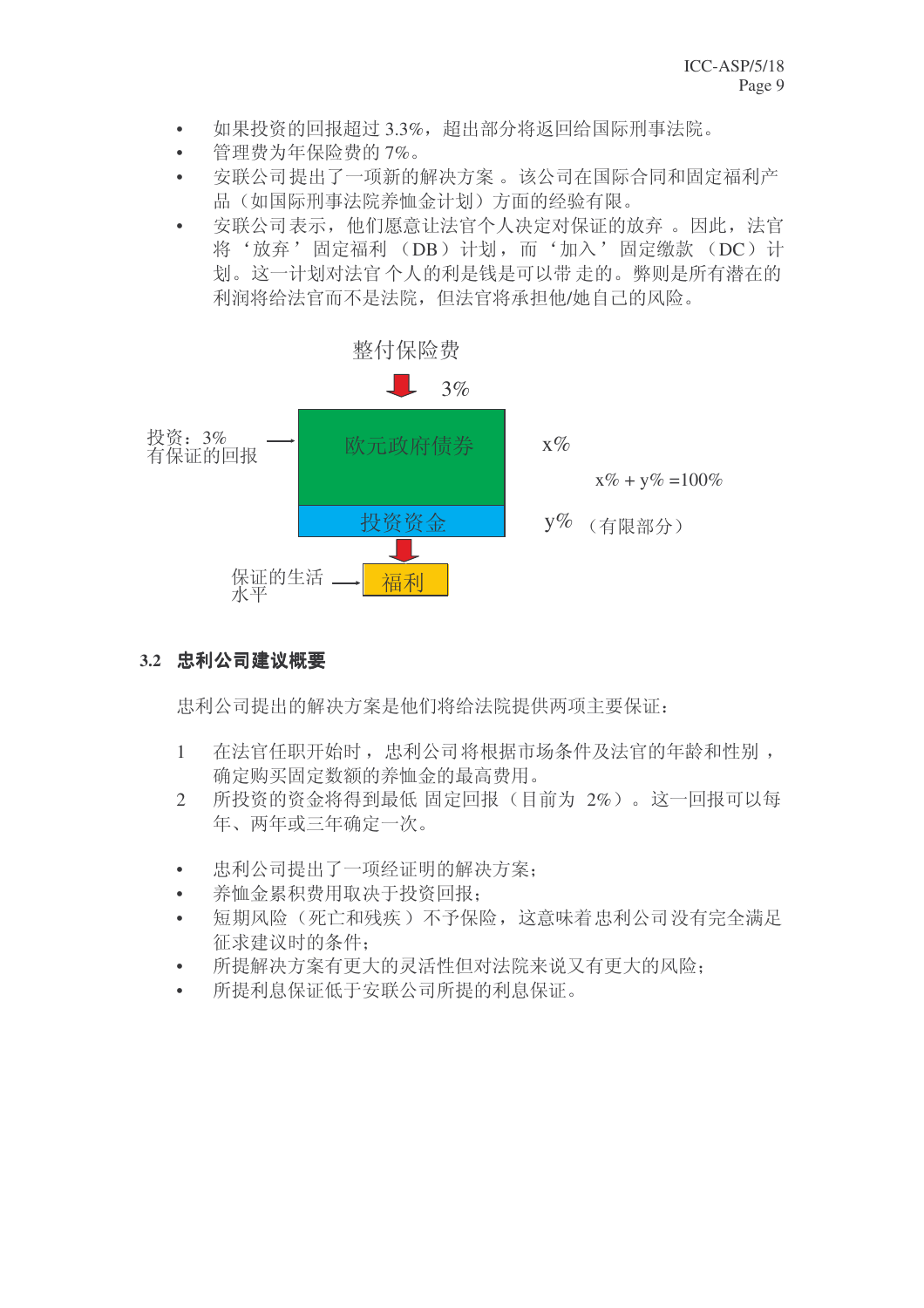

#### 3.3 各项建议的比较

#### 3.3.1 风险概念

在安联公司的解决方案中, 所有的短期和长期风险均由保险公司负责, 而 法院将为这一保险支付 保险费。忠利公司提出了一种不同的框架, 它不对这些 风险进行保险。在下面的举例中,我们解释风险如何由双方承担。

#### 安联公司:



对安联公司, 法院将支付年保险费, 其中部分用于风险保险, 部分用于投 资。用投资的资金来支付达到退休年龄时的养恤金,而风险保险金用来为短期 风险供资。这意味着,如果一名法官死亡或成为残疾,安联公司将支付已经供 资的数额和福利费用之间的差额。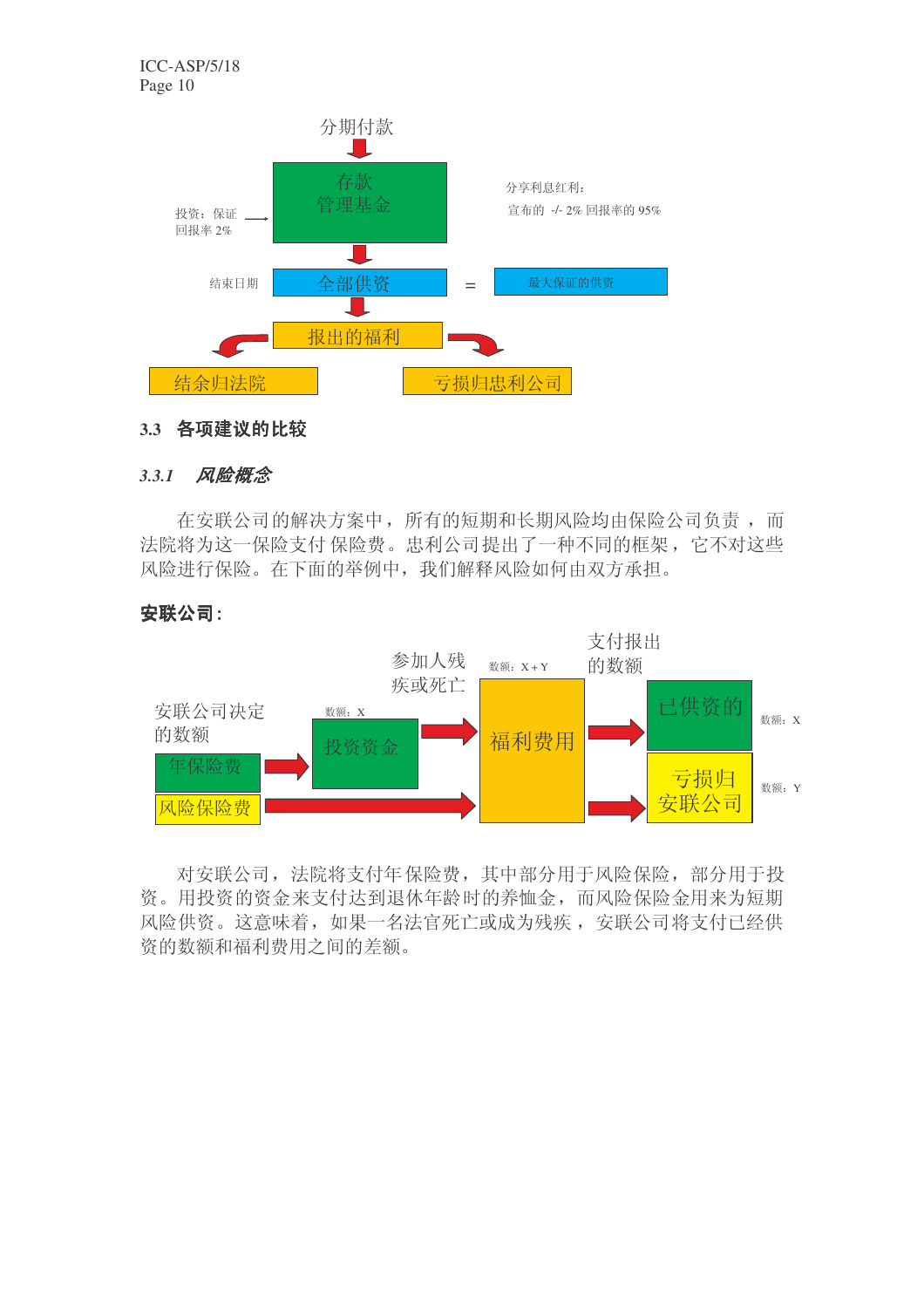



法院向忠利公司支付年保险费。这一金额投资到存款管理基金。当某一参 加人死亡或变成残疾, 忠利公司报出福利数额。所报数额可能不高于法官任期 开始时确定的最高供资水平。这一最高供资水平将在法官任职期间 按保险费水 平供资,而且所期望的投资回报由法院确定。如果法官在完成他/她任期之前死 亡或变成残疾, 法院将需要支付已供资的数额和 忠利公司 所报的数额之间的差 额。法院可以选择如何支付这一差额, 或一笔缴清或在几年之内缴清 。在这一 建议中, 法院成为了自己的保险者; 某一法官养恤金的差额可以由来自其他法 官养恤金(预期)的收益支付。

#### 3.3.2 费用

我们区分了法院的三种费用:

- 1 养恤金累积的费用:
- 2 风险保险的费用: 以及
- 3 管理和投资费用。

### 养恤金累积的费用

不可能比较这两方之间养恤金累积的费用。这是因为忠利公司没有为福利 的费用提供报价, 只提出了有保证的最高费用。

- 忠利公司将为领取养恤金时的福利提出报价, 这一报价将以领取养恤 金之日的市场条件为依据。他们保证这将低于最高供资水平。如果愿 意, 也请法院要求任何其他保险公司提供福利 报价, 这样可以确保法 院将得到最好的价格:
- · 鉴于安联公司提供了保证, 所以能事先知道福利的价格, 而且法院可 以很容易地制定预算。

总之,我们可以说,如果市场利率低于3%,安联公司给出的选择更好,因 为他们永远保证有3% 的利息。如果市场的利率超过3%, 那就将取决于不同的 因素, 如成本负荷、死亡表等。然而, 忠利公司给法院提供了一个在不同公司 中洗择最好的交易的机会。附录包括忠利公司的最高供资水平与安联公司在退 休之日的估计款项之间的比较。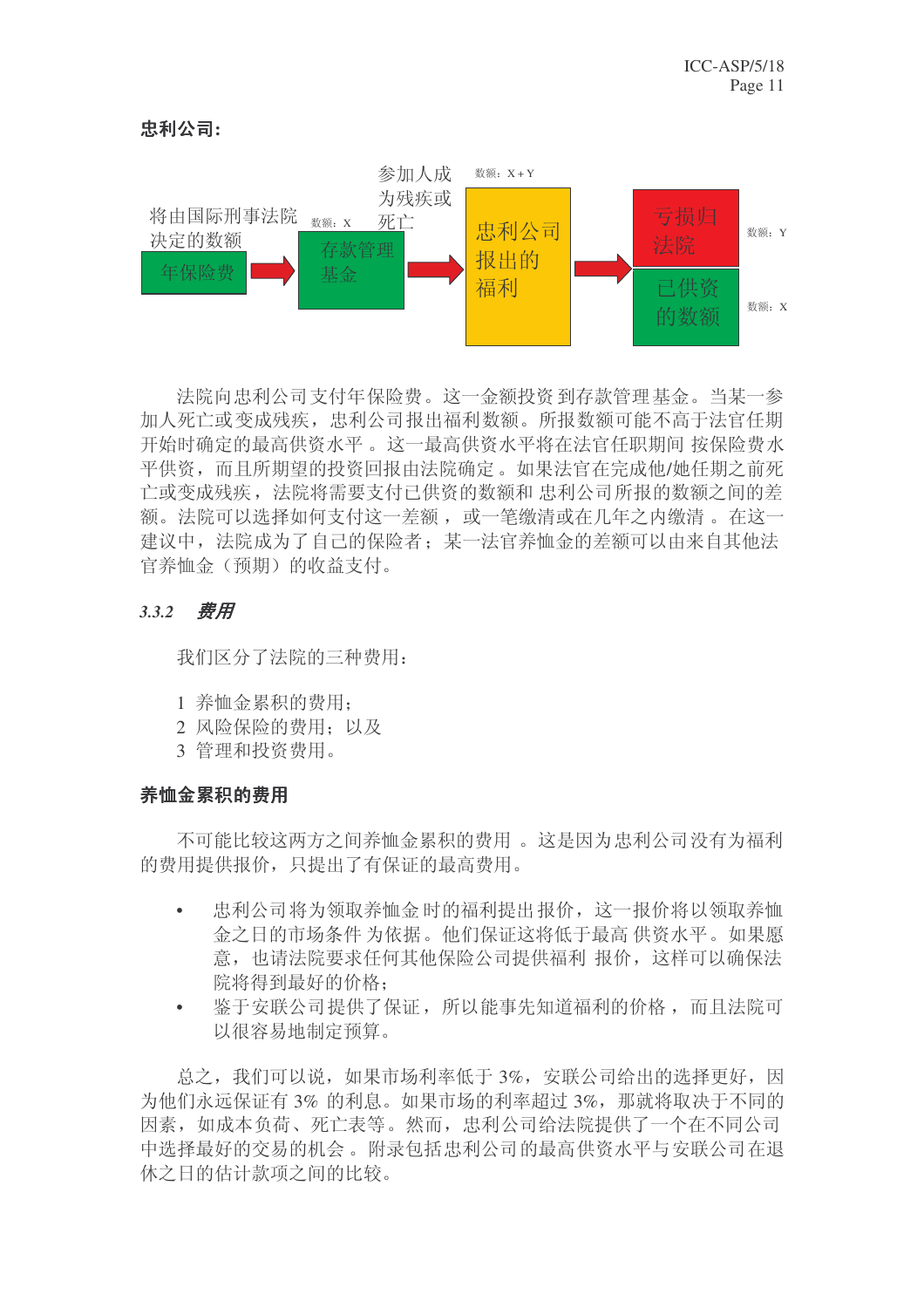ICC-ASP/5/18 Page 12

#### 进行风险保险的费用

鉴于忠利公司没有提供风险保险, 现在不可能对两方进行比较。

#### 管理和投资费用

根据投标各方确定的费用结构, 我们为双方的起始 费用和年费用做出了估 算。投标各方使用了不同方法 计算费用。忠利公司提出了固定的年费用, 而安 联公司是以年保险费的百分比计算费用。在这一例子中,我们没有考虑法院要 支付给两个公司的内部费用。

| 费用举例<br>假设<br>投资回报<br>年保险费<br>起始整笔付款                                                                                                                                                                                                                                                                                                                                | $4\%$<br>2.000.000<br>6.500.000 |         |          |        |
|---------------------------------------------------------------------------------------------------------------------------------------------------------------------------------------------------------------------------------------------------------------------------------------------------------------------------------------------------------------------|---------------------------------|---------|----------|--------|
| 费用                                                                                                                                                                                                                                                                                                                                                                  | 安联公司                            | 忠利公司    |          |        |
|                                                                                                                                                                                                                                                                                                                                                                     | 合同性                             | 估计数     | 合同性      | 估计数    |
| 起始费用                                                                                                                                                                                                                                                                                                                                                                | 整笔费用的3%                         | 195,000 | 50,000   | 50.000 |
| 年投资费用(*                                                                                                                                                                                                                                                                                                                                                             | 投资资金的 0,3%                      | 25.500  | 投资回报的 5% | 17.000 |
| 年管理费用                                                                                                                                                                                                                                                                                                                                                               | 保费的 7%                          | 140.000 | 70.000   | 70.000 |
| 年费用合计                                                                                                                                                                                                                                                                                                                                                               |                                 | 165.500 |          | 87.000 |
| $\lambda$ is the $\lambda$ is $\lambda$ is $\lambda$ and $\lambda$ and $\lambda$ and $\lambda$ and $\lambda$ is $\lambda$ is $\lambda$ is $\lambda$ is $\lambda$ is $\lambda$ is $\lambda$ is $\lambda$ is $\lambda$ is $\lambda$ is $\lambda$ is $\lambda$ is $\lambda$ is $\lambda$ is $\lambda$ is $\lambda$ is $\lambda$ is $\lambda$ is $\lambda$ is $\lambda$ |                                 |         |          |        |

(\*按本金 6,500,000 + 2,000,000 计算

养恤金计划的费用不限于 保险公司收取的费用。对两个公司, 法院均将需 要积极参与养恤金计划。法院将需要完成某些任务, 包括:

- 与保险公司就参加人数的变化进行联系:
- 回答法官提出的问题。

如果法院决定接受忠利公司的建议, 将需要完成更多任务, 包括:

- 参与确定缴款水平和风险承受能力:
- 如果一名法官死亡或变成残疾,参与修改缴款水平;以及
- 参与要求不同保险公司提供退休之日当天的报价。

在比较不同投标者的成本负荷时,我们建议法院考虑它运作养恤金计划将 需要的额外资源。为此, 法院需要估计它将需要多少时间完成预期的任务以及 需要多少费用。

因为忠利公司的建议假设需要法院参与, 我们预计使用忠利公司比使用安 联公司的法院内部费用要高。而另一方面, 安联公司的管理费用更高。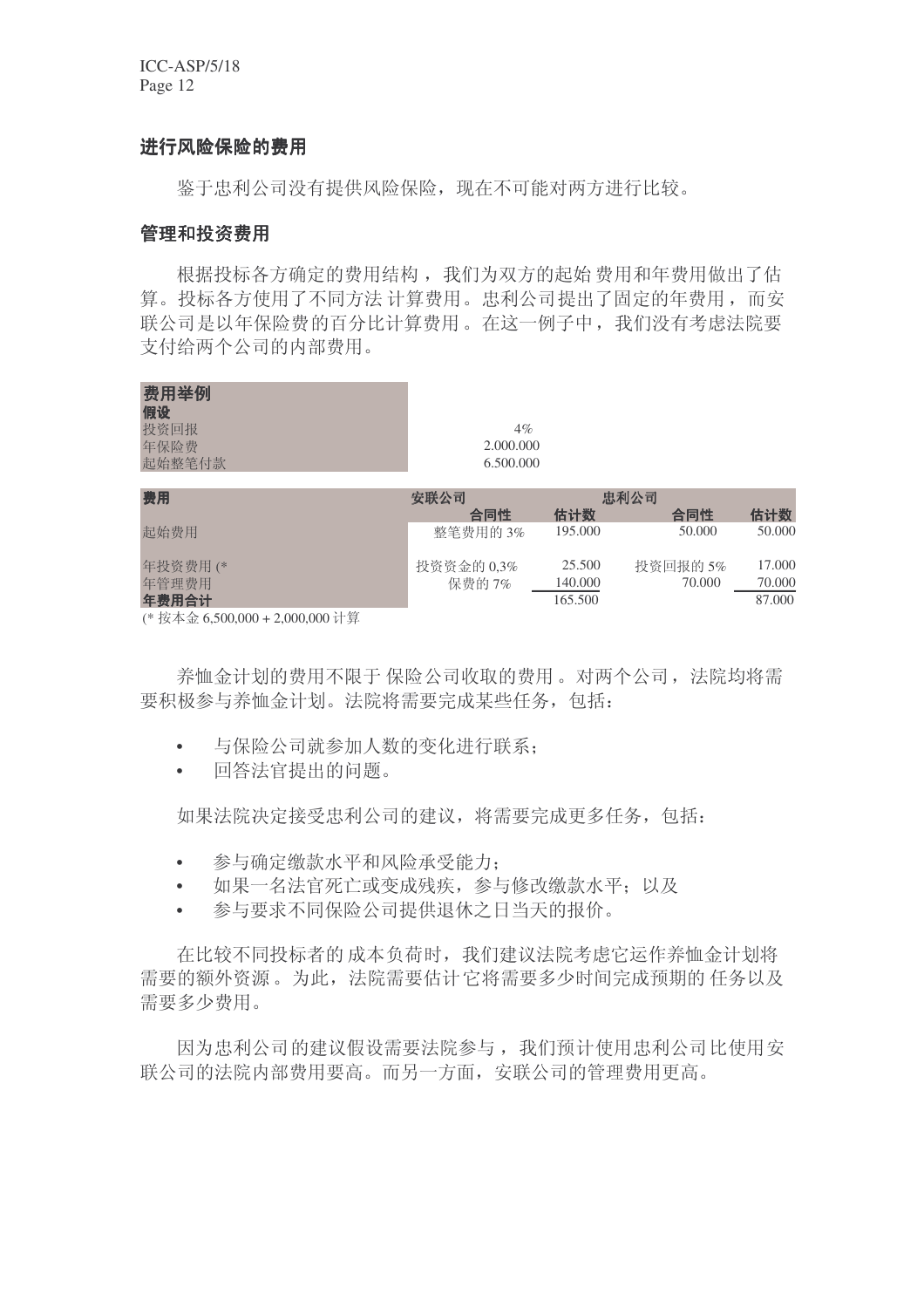# **4.** ᘏ㒧

#### 过程

- 在调查的第一个阶段,我们曾问七个保险公司和三个经纪人 他们是否 能为法官养恤金计划提出建议。五个保险公司和两个经纪人的答复是 肯定的:
- 由于所说经纪人提出的服务与 安永公司 (EYA) 所提出的服务完全相 同, 没请他们提供建议;
- 由于法院的法官养恤金计划对荷兰市场来说是非同寻常的一项计划, 荷兰三角劳埃德养恤金保险公司、荷兰国家养老金公司和金融保险集 团未能提出建议。

## 提交的建议

- 安联公司提出了一项一揽子的解决方案, 即养恤金计划由保险公司执 行,而且所有的风险由保险公司承担。 法院的参与是有限的。任何超 出3.3%的投资回报将返还给法院:
- 忠利公司提出的解决方案是保险公司保证法院 某一限度以内的风险及 投资的最低回报。在这些范围内, 法院可以决定如何为养恤金供 资, 对死亡和残疾的短期风险不予保险。期待法院以未来或过去的收益弥 补由于死亡和残疾造成的损失。 忠利公司表示它认为这一解决方案从 长远来讲对法院将是有利的。
- 阿科米亚公司的建议不能够满足法院的要求。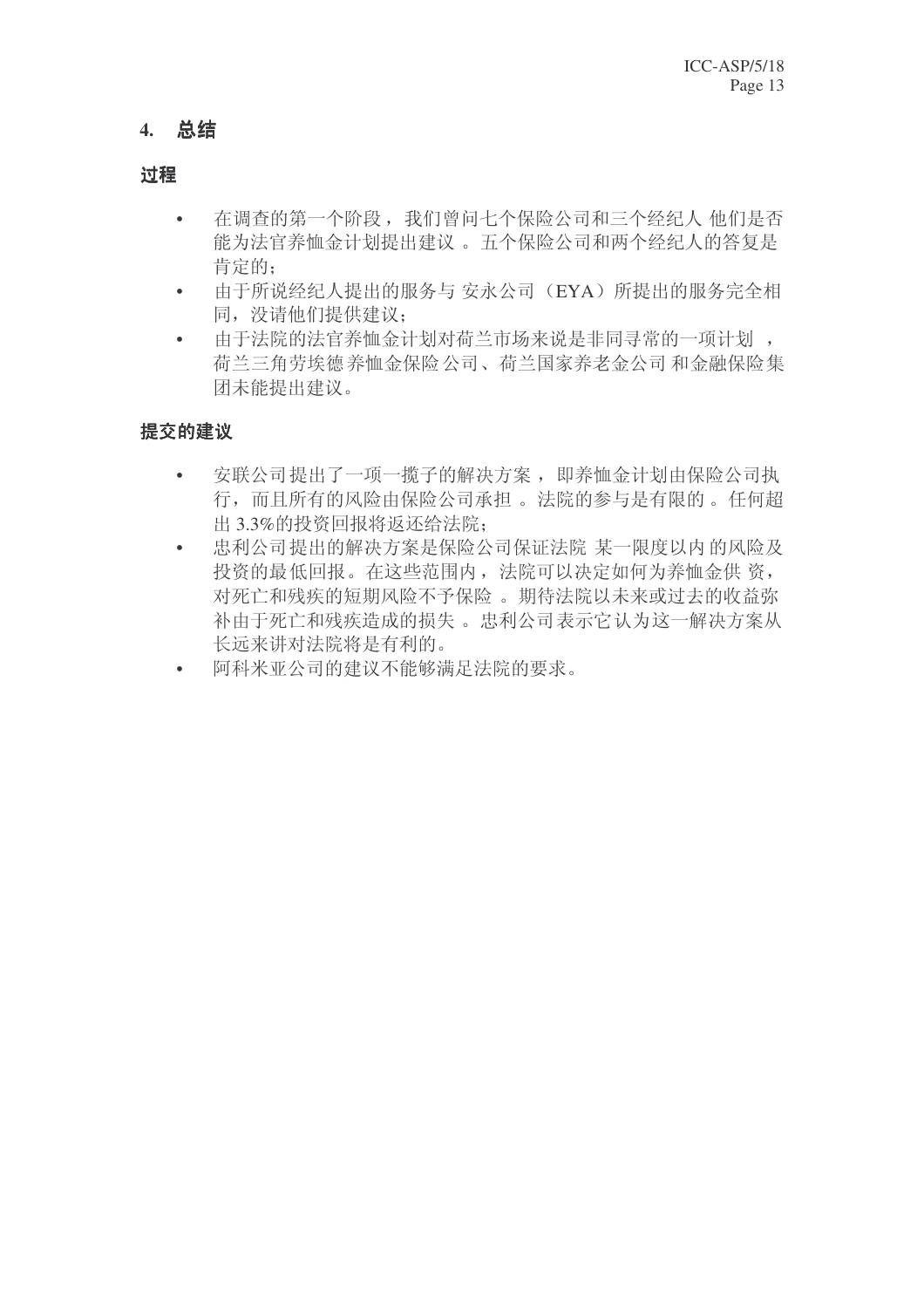# 附录 1——各项建议的比较

|                           | 安联公司                                                                            | 忠利公司                                        |
|---------------------------|---------------------------------------------------------------------------------|---------------------------------------------|
| 合同期限                      | 5年                                                                              | 期限不定, 附有双方均可终止的条<br>款。清算存款管理基金将需要24个<br>月。  |
| 风险                        |                                                                                 |                                             |
| 退休养恤金 (RP)                | 支付了保险费的养恤金是有保证的                                                                 | 保证最高供资水平。                                   |
| 领取养恤金之日以前的未亡<br>人养恤金 (SP) | 因支付风险保费而得到保证                                                                    | 风险由法院承担, 保证最高供资水<br>平。                      |
| 领取养恤金之日以后的未亡<br>人养恤金 (SP) | 支付了保险费的养恤金是有保证的                                                                 | 保证最高供资水平。                                   |
| 残疾养恤金(DP)                 | 因支付风险保费而得到保证                                                                    | 风险由法院承担, 保证最高供资水平                           |
| 供资和费用                     |                                                                                 |                                             |
| 供资                        | RP 整付保险费, SP、DP 和 OP<br>每年续交风险保险费, 以下面确定<br>的费率为标准。                             | 定期分期付款或特设数额。法院可决<br>定保险费水平。                 |
| 费率                        | RP: GBM/V 8085 -5/-6 3% SP<br>OP GBM/V 9095 0/0, 10年期债券<br>率-/-0,25%, DP为保费的6%。 | 用于确定最高供资水平。 联合王国死<br>亡表, "92 系列"不能修改年龄。     |
| 保证的利息(RP)                 | 3% (有保证的收益)                                                                     | 有保证的利息百分比可每年更新<br>(2006年为2%);保证的最高供资<br>水平。 |
| 起始费用                      | 整笔款额的 3%                                                                        | 50.000 欧元                                   |
| 年管理费用                     | 整付保险费和风险保费的7%                                                                   | 70.000 欧元                                   |
| 投资费用                      | 债券投资的管理费为0.3%                                                                   | 投资管理费为投资回报的5%                               |
| 利润分享                      | 没有技术利润分享。<br>高于 3.3% 的利息归法院。                                                    | 所有技术和利息收益和损失均归法<br>院。高于保证的投资回报的95%归法<br>院。  |
| 合同到期之后的终止条件               | 法官可选择将净储备转移到一个新<br>的保险公司或将养恤金数额留在安<br>联公司                                       |                                             |
| 放弃固定福利, 选择固定缴<br>款        | 个人可选择在任何时候退出                                                                    | 在此建议中没有固定缴款的选择。可<br>在过期之日购买。                |
| 固定福利的投资选择                 | 有限的选择,主要是政府债券。                                                                  | 债券                                          |
| 固定缴款的投资选择                 | 许多不同基金                                                                          | 在此建议中没有固定缴款选择                               |
| 国际养恤金付款                   | 通过 AGF 公司和安联公司的世界<br>网络                                                         | 设在 Guernsey 的国际保险公司有多年<br>在国际养恤金付款方面的经验。    |